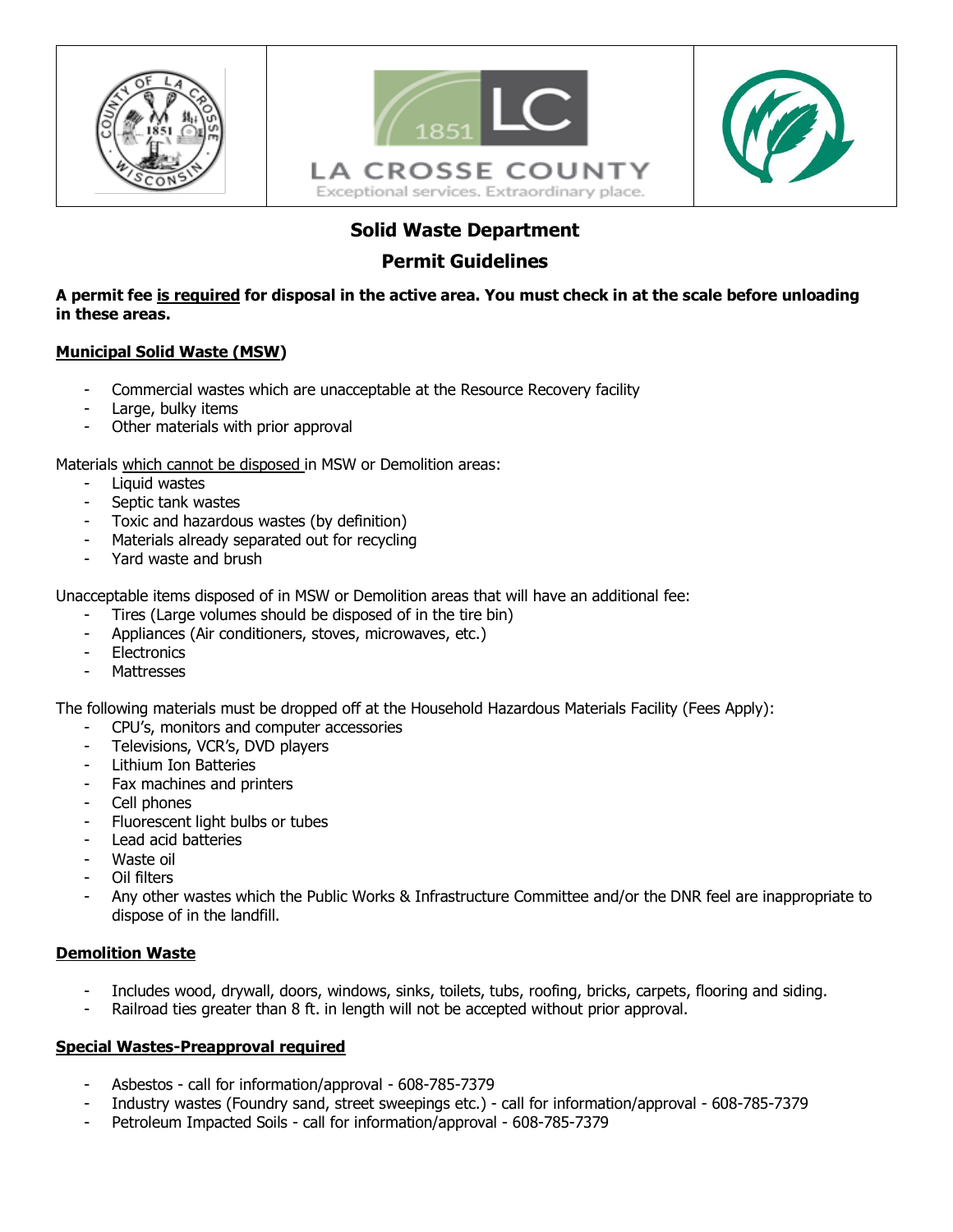





# **Solid Waste Department**

**A permit fee is not required for disposal of the following diverted wastes. You must check in at the scale before unloading in these areas.** 

### **Clean Wood and Brush**

Acceptable Materials:

- Unpainted and untreated wood
- **Pallets**
- Construction wood
- Tree trunks less than 6 feet in length and less than 18" diameter

Unacceptable Materials:

- Steel rods, bolts or spikes, steel fencing, steel banding
- Garbage, demolition, sawdust, or other wastes
- Stumps greater than 18" in diameter or with excess dirt (See scale attendant for appropriate disposal locations)

## **Yard Waste**

Acceptable Materials:

- Grass clippings
- **Leaves**
- Garden waste

Paper bags are allowed, but plastic bags must be disposed of separately.

### **Clean Concrete**

Acceptable Materials:

Sidewalk, steps, concrete with very little rebar, footings, bridge deck. Pieces may not exceed 6'x6'x12".

Unacceptable Materials:

- Chimney or other red brick, concrete block, concrete that has been painted or coated, concrete with significant mesh/rebar

### **Asphalt Paving**

Acceptable Materials:

Blacktop from driveways and roads

Unacceptable Materials:

Tar, asphalt with large rocks or excess dirt

### **Clean Asphalt Shingles**

Acceptable Materials:

- Asphalt shingles, tar paper and nails

Unacceptable Materials:

Paper, cardboard, plastic, metal, roof trim, and wood shakes